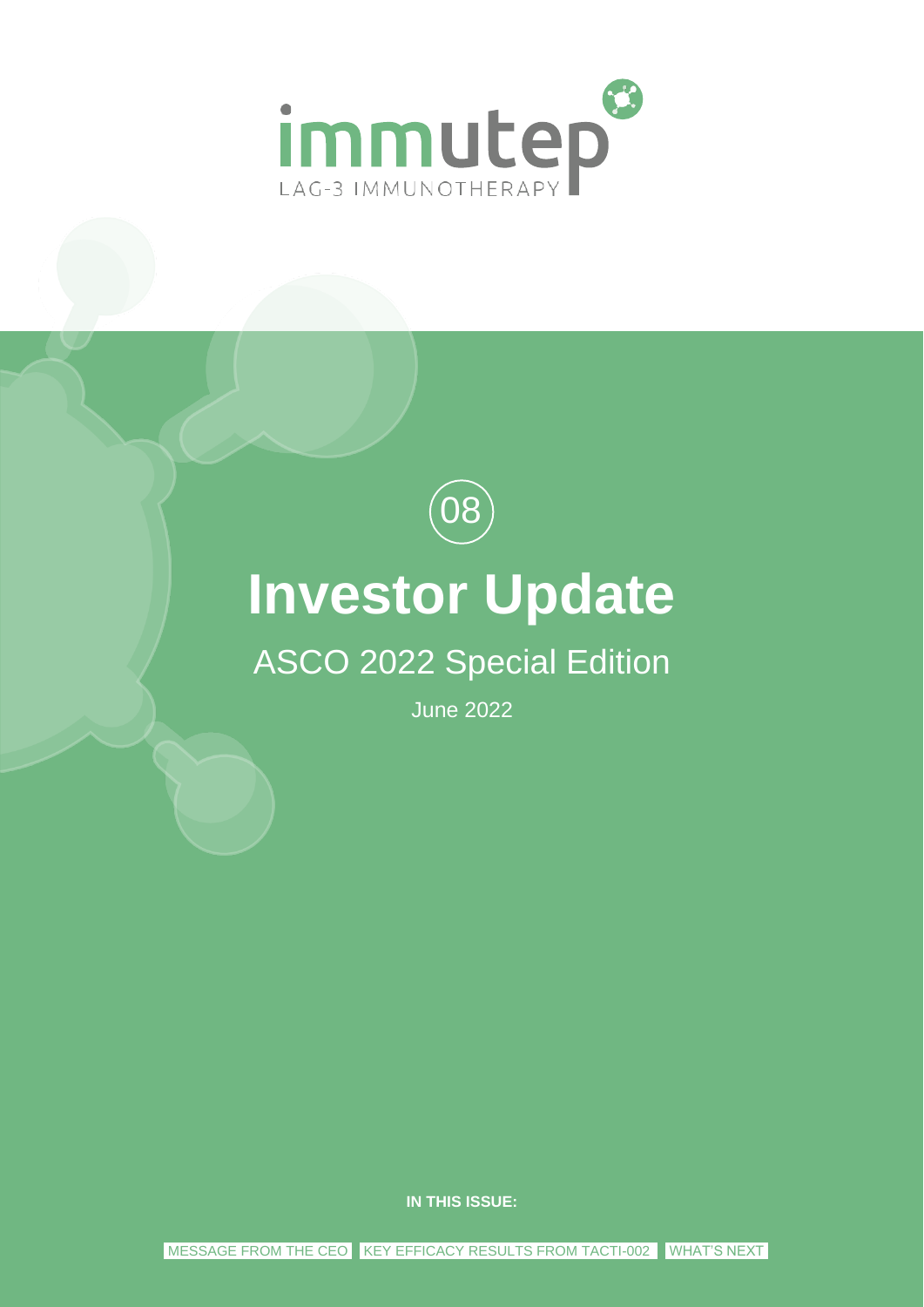

### MARC VOIGT **Message from the CEO**

As the world's biggest clinical cancer research conference, ASCO is always a very significant event on Immutep's calendar. This year was extra special as we announced new and exciting clinical results from Part A of our Phase II TACTI-002 trial of our lead product candidate, eftilagimod alpha, or efti.

This Part of the trial is evaluating efti when given in combination with our collaboration partner MSD's anti-PD-1 therapy KEYTRUDA® (pembrolizumab) in 114 patients with 1<sup>st</sup> line non-small cell lung cancer (NSCLC).

Importantly, the trial met its primary objective, delivering promising efficacy in this large indication and warranting late-stage clinical development of efti in this indication.

Key results were:

- The combination of efti plus pembrolizumab shows very good anti-tumour activity, compared with e.g. pembrolizumab monotherapy
- An improved Overall Response Rate (ORR) of 38.6% compared with data last reported
- Encouraging responses observed in all PD-L1 status groups, including those patients with PD-L1 negative and PD-L1 low expressing tumours who are less likely to respond to anti-PD-1 monotherapy
- The combination was safe and well tolerated

The results were presented via an Oral Presentation to thousands of scientists, clinicians, and pharma & biotech executives in a packed auditorium hall at ASCO by TACTI-002 Principal Investigator, Dr Enriqueta Felip of Vall d'Hebron University Hospital Barcelona, Spain. See photo right.

We are also continuing the TACTI-002 trial in the other two indications (2<sup>nd</sup> line NSCLC and head & neck cancer) and look forward to reporting further data on these parts of the trial in due course.

This special edition of our newsletter provides a detailed outline of the key results presented at ASCO and what comes next.



**Above**: TACTI-002 Principal Investigator, Dr Enriqueta Felip presents Immutep's trial data at ASCO attracting an audience of thousands of attendees to the presentation.

#### **ASCO 2022 the world's biggest cancer conference**

ASCO's annual meeting represents the world's largest gathering of oncology physicians, industry representatives, researchers, patient advocates, and investment analysts to discuss cutting-edge clinical research and therapeutics in oncology, and to gain insights for improving cancer care.

More than 40,000 attendees from around the world join in person and online to stay up to date on new clinical cancer advances in every area of cancer research and gain realtime insights from world-renowned faculty.

For additional information visit [www.asco.org.](http://www.asco.org/)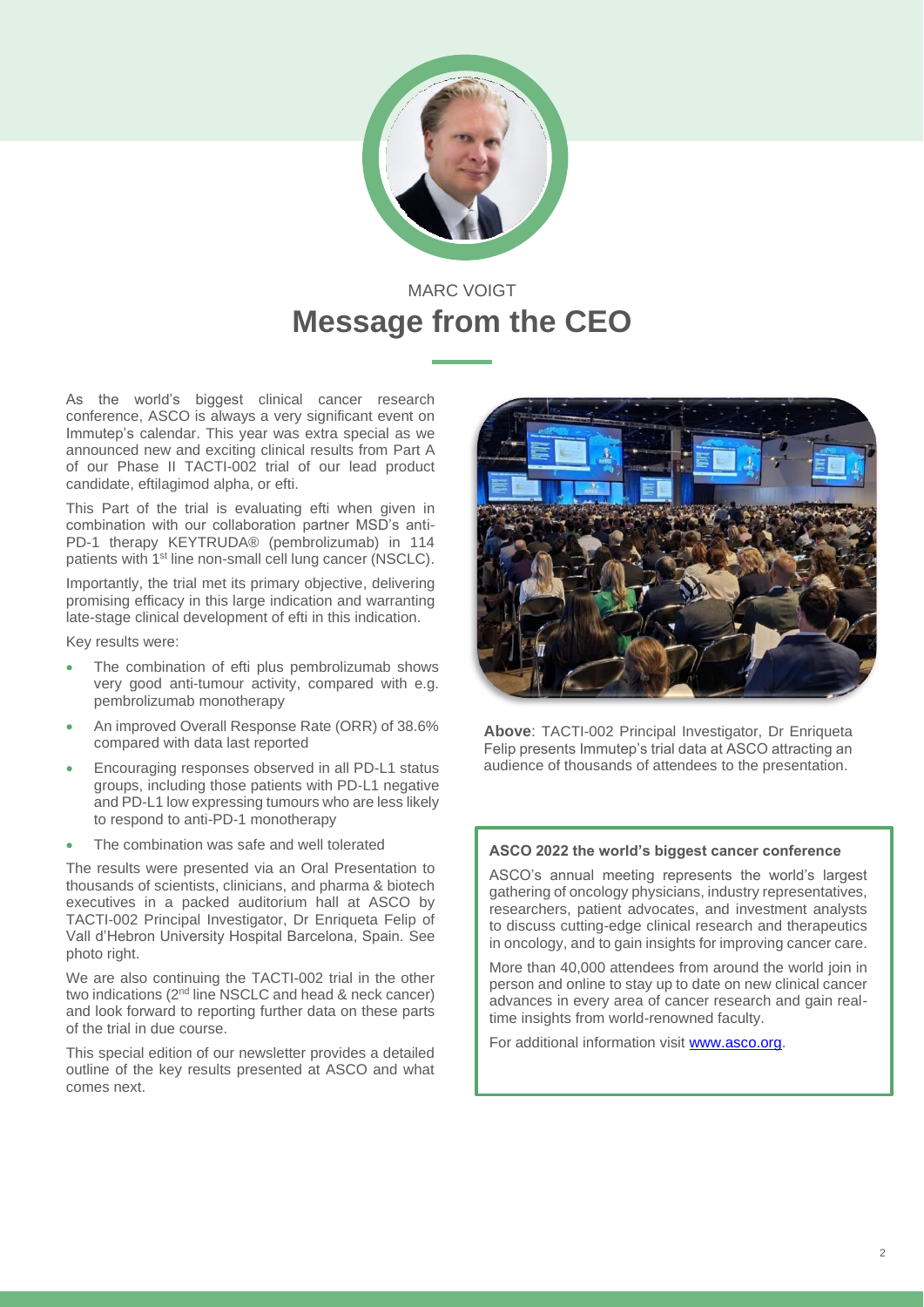

### **BASELINE CHARACTERISTICS**

The baseline characteristics tell us about the patients as they entered the trial.

TACTI-002 was designed to be unselected for a patient's PD-L1 status to help us understand if efti could help kick start the immune system in patients who were low or negative for PD-L1 and weren't expected to have an optimal benefit.

It is very rare for a trial to be designed without selecting for PD-L1 status. Many trials focus on patients with PD-L1 expression or TPS score of more than 50%.

In TACTI-002, we had patients across the PD-L1 expression spectrum. This makes it an *all-comers* trial.

In fact, more than 70 per cent of patients had a TPS score of less than 50%.

All other patient characteristics reflect what you would typically see in this late stage non-small cell lung cancer patient population, for example the median age was 67 years old and 95% were smokers.

#### **Why is PD-L1 status important and how is it measured?**

PD-L1 status is a very important biomarker indicating the likelihood a patient will respond to pembrolizumab.

It is measured with a Tumor Proportion Score (TPS) which is the number of positive tumor cells divided by the total number of viable tumor cells multiplied by 100%.

Patients are categorised as:

- < 1% called PD-L1 negative
- 1-49% called PD-L1 low expressors
- $\geq$  50% called PD-L1 high expressors

### **KEY SAFETY RESULTS**

| <b>Treatment Emergent Adverse</b><br><b>Events (TEAE)</b>                | n (%)      |
|--------------------------------------------------------------------------|------------|
| Any TEAE                                                                 | 113 (99.1) |
| <b>Any Serious TEAE</b>                                                  | 45 (39.5)  |
| Serious TEAE related to study<br>treatment                               | 10(8.8)    |
| Any Grade $\geq$ 3 TEAE                                                  | 59 (51.8)  |
| Grade $\geq$ 3 TEAE related to<br>study treatment                        | 12 (10.5)  |
| Any Grade 4 TEAE                                                         | 5(4.4)     |
| Any Grade 5 TEAE                                                         | 12 (10.5)  |
| Grade 5 TEAE related to study<br>treatment                               | 3(2.6)     |
| Any TEAEs leading to discontinuation<br>of study treatment               | 23 (20.2)  |
| <b>TEAEs leading to</b><br>discontinuation related to<br>study treatment | 11 (9.6)   |

Importantly, the combination of efti and pembrolizumab was safe and well tolerated.

Overall, the safety profile is consistent with that observed in previously reported studies for pembrolizumab monotherapy, except for local injection site reactions (erythema). This is due to the mechanism of action of efti, which activates cells locally under the skin when injected.

Some grade four and five treatment emergent adverse events (TEAEs) were observed. However these were not linked to treatment, but to the underlying disease.

Only 11 patients, 9.6%, discontinued their treatment which is normal even for pembrolizumab monotherapy.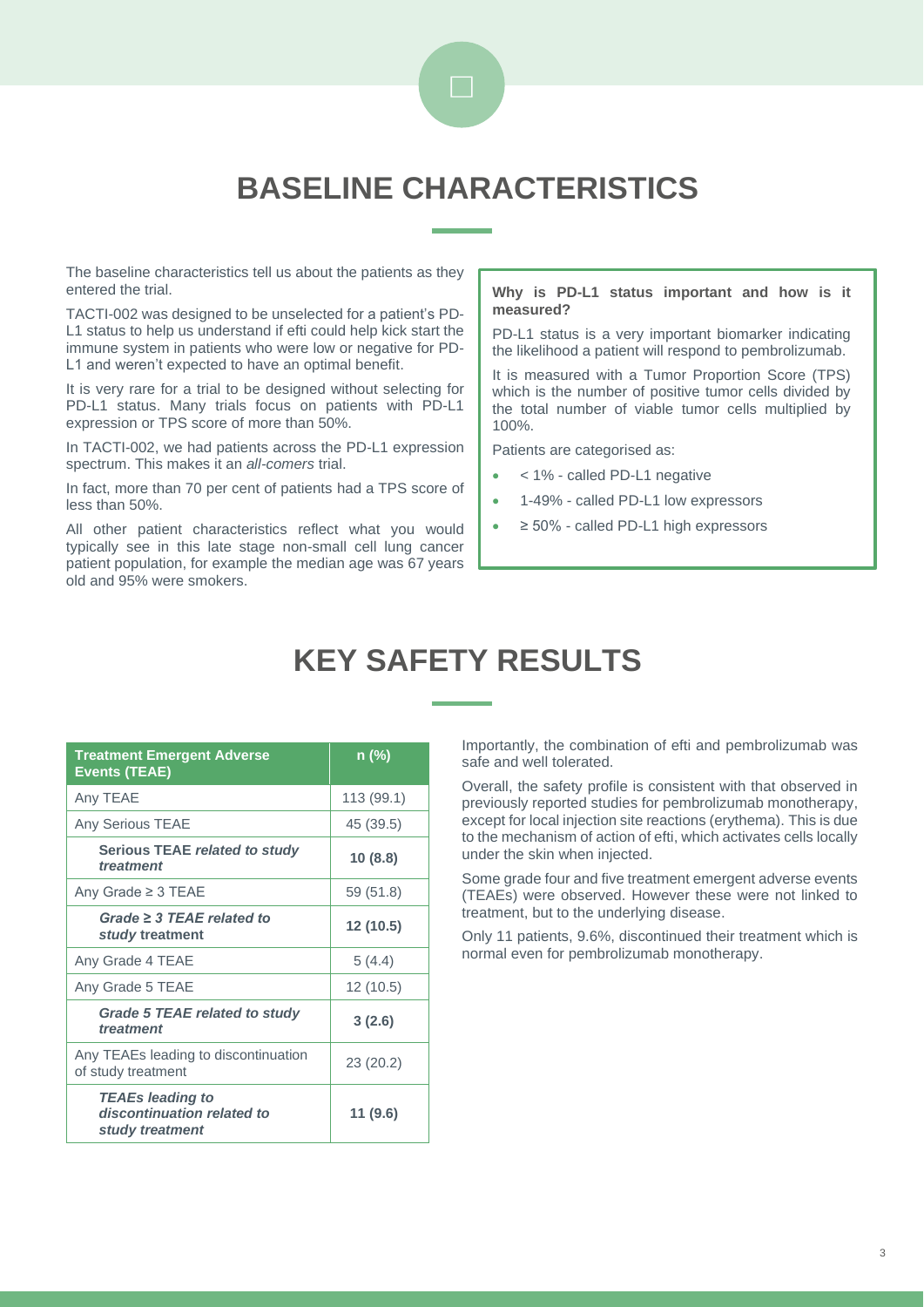

## **KEY EFFICACY RESULTS**

### 38.6% OVERALL RESPONSE RATE **PRIMARY OBJECTIVE MET**

#### **Overall Response Rate**

The primary objective of the trial was Overall Response Rate (ORR) as measured according to the iRECIST methodology. To meet our primary objective, this part of the trial had to reach an ORR equal to or higher than 35%.

At ASCO, we reported an ORR of 38.6% in the intent to treat population, which is the most conservative approach and includes all patients who have been recruited to the trial. If you just look at patients who are evaluable for efficacy, meaning they have at least one CT scan, the

response rate increases to 42.7%. See table below.

73.7% DISEASE CONTROL RATE (DCR)

The trial has therefore met its primary objective.

Importantly, if we calculate ORR using an alternative standard methodology, called RECIST 1.1, the ORR is 37.7% making it very consistent with iRECIST.

In addition, we saw comparable response rates in squamous (ORR of 35%) and non-squamous (ORR of 38.9%) tumour types.

| <b>Tumour Response<sup>1</sup></b><br>(data cut-off 15 April 2022) | Part A<br>1st line NSCLC (N=114) |                                        |  |
|--------------------------------------------------------------------|----------------------------------|----------------------------------------|--|
| ORR as per iRECIST by local read<br>(primary endpoint)             | $n$ (%)                          | [95% confidence interval] <sup>2</sup> |  |
| ORR (ITT, N=114)                                                   | 44 (38.6%)                       | $[29.6 - 48.2]$                        |  |
| ORR (evaluable patients, N=103)                                    | 44 (42.7%)                       | $[33.0 - 52.9]$                        |  |

#### **ORR by PD-L1 Status**

When looking at the ORR breakdown by PD-L1 status, it's important to note the responses we observed were across all PD-L1 groups:

- PD-L1 status of < 1%: ORR 28.1%
- PD-L1 status of 1-49%: ORR 41.7%
- PD-L1 status of ≥ 50%: ORR 52.6%

It is very encouraging to see that even patients who would be less likely to respond to pembrolizumab monotherapy, respond to the combination therapy with efti.

Importantly, the reported ORRs are favourable compared to historical trials of anti-PD-1 monotherapy in all the different PD-L1 status groups.

#### **Disease Control Rate (DCR)**

Disease control was achieved in 73.7% of patients in the intent to treat population and 81.6% for evaluable patients, meaning that more than 70% of the patients had a clinical benefit. Importantly, disease control was comparable across all PD-L1 status groups with a range of 68.8-79.0%.

<sup>&</sup>lt;sup>1</sup> Local investigator evaluation.

<sup>&</sup>lt;sup>2</sup> 95% CIs calculated using Clopper-Pearson test.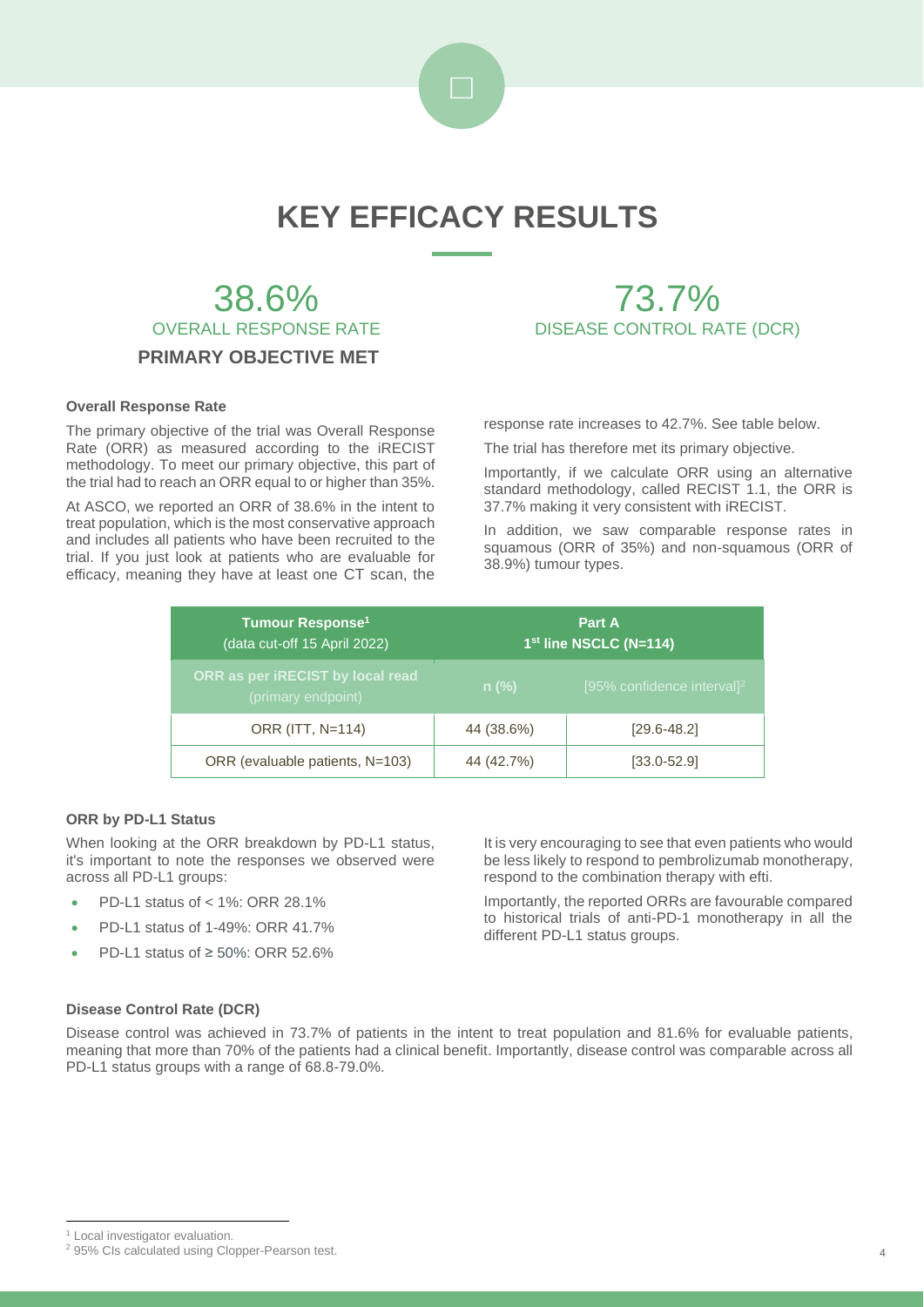

### **DEPTH & DURABILITY OF RESPONSE**

Encouragingly, two patients had a complete response where their target tumours disappeared altogether. Overall, 19.4% of the patients had a decrease of 50% or more in the size of their target tumours, telling us the responses are deep. In addition, there's a significant decrease in the size of the tumours in all the PD-L1 subgroups.



Above: The waterfall plot shows the change in lesion size from baseline for 1<sup>st</sup> line NSCLC patients from TACTI-002. Each colour represents a different PD-L1 status group (see legend).

After six months, only very few patients had disease progression if they had initially responded to the combination therapy. Only 8.6% of the patients with a confirmed response progressed within the first six months which is comparable with pembrolizumab alone.



**Above**: The spider plot tracks the patients' journeys over time showing the duration of response or the duration of stabilisation of disease, which is equally important to the depth of the response. The blue lines indicate patients with a complete response, the greenish yellow indicates patients with the partial response, gray indicates patients with stabilisation of disease, and pink indicates patients with progressive disease.

The duration of response is one of the key differentiating factors of combining two immuno-oncology therapies (such as eft and pembrolizumab) compared to an immuno-oncology therapy plus chemotherapy. Importantly, the median duration of response has not yet been reached, which is promising.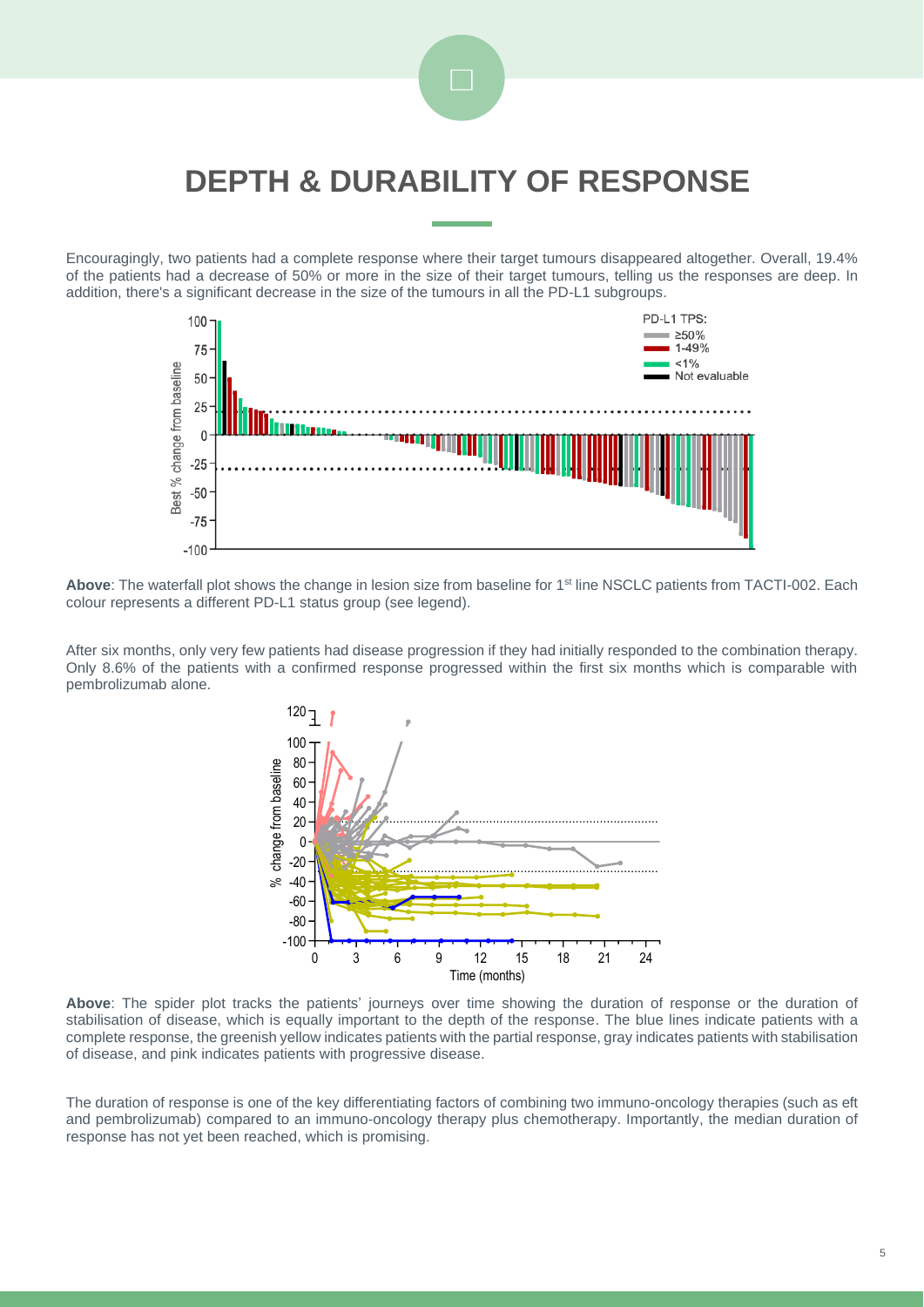

### **COMPARISON TO OTHER THERAPIES**

By benchmarking our TACTI-002 results against other approved treatments, the efti and pembrolizumab combination compares favourably.

Looking at historical trials reported for pembrolizumab monotherapy (KN-001 & KN-042 trials), pembrolizumab monotherapy is known to have poor efficacy for patients with a TPS score under 50%, which represents around 70% of patients. This is a large group of patients with unmet medical need.

Double chemo and anti-PD-1 combinations can deliver an increased ORR and overall survival, however they offer a substantially shorter duration of response due to the chemo, which also brings high toxicity for patients.

Immutep therefore sees the efti and pembrolizumab combination fitting into the landscape by extending the use of pembrolizumab for patients with a TPS above 1% and extending the use of chemo and pembrolizumab combinations.

In particular, the efti and pembrolizumab combination could be especially beneficial for PD-L1 low expressors.

| <b>TPS</b>  | Treatment                    |                                     | Efficacy <sup>(1)</sup>         | <b>Toxicity</b><br>AEs leading to disc. |
|-------------|------------------------------|-------------------------------------|---------------------------------|-----------------------------------------|
| $0 - 100%$  | Efti + Pembro                | <b>ORR 38.6%</b>                    | PFS 6.9 mts                     | < 10%                                   |
|             | Doublet Chemo                | <b>ORR 19-30%</b>                   | PFS 5-9 mts                     | $8 - 22%$                               |
|             | Doublet Chemo + Pembro       | <b>ORR 48% (NSQ) &amp; 63% (SQ)</b> | <b>PFS 6 (SQ) &amp; 9 (NSQ)</b> | 14%                                     |
|             | Doublet Chemo + Atezo + Beva | <b>ORR 56%</b>                      | PFS 8.4 mts                     | 33%                                     |
|             | Doublet Chemo + Ipi + Nivo   | <b>ORR 38%</b>                      | PFS 6.7 mts                     | 19%                                     |
| $\geq 1\%$  | Efti + Pembro                | <b>ORR 45.5%</b>                    | PFS 8.4 mts                     | < 10%                                   |
|             | Pembro mono                  | <b>ORR 27.5%</b>                    | <b>PFS 5.4 mts</b>              | $1 - 14%$                               |
|             | $ pi + Nivo^{(2)} $          | <b>ORR 36%</b>                      | PFS 5.1 mts                     | 18%                                     |
| $\geq 50\%$ | Efti + Pembro                | <b>ORR 52.6%</b>                    | <b>PFS 11.8 mts</b>             | < 10%                                   |
|             | Pembro/Atezo/Libtayo mono    | <b>ORR 35-45%</b>                   | <b>PFS 7-10 mts</b>             | $1 - 14%$                               |

# **CONCLUSION & WHAT'S NEXT**

The combination of efti plus pembrolizumab is showing favourable efficacy in 1<sup>st</sup> line NSCLC in the PD-L1 all-comer population and in all PD-L1 status groups. We have reported an ORR of 38.6% which is very promising compared to historical control studies. Patient responses are deep and durable and, importantly, the trial has continued efti's good safety profile.

The data reported at ASCO supports the continued late-stage development of efti in this indication. Additionally, due to the positive data from efti presented at ASCO and other conferences, Immutep has been approached for potential new investigator-initiated trials as well as other potential collaborations for efti in various indications and combinations which we are currently assessing. It is very encouraging to see the increased level of industry interest and willingness to support and fund further trials for efti as a result of the growing body of positive data generated from our efti clinical trials thus far.

#### **To read more about our TACTI-002 results, please see:**

- A replay of our **[Global Webcast](https://www.finnewsnetwork.com.au/MediaCenter/MediaCenterMobile.aspx?Site=FNN2183)** & **[Accompanying Presentation](https://app.sharelinktechnologies.com/announcement/asx/924b471b4ed88105ad6bab3e98eb0ee4)**
- ASX announcement of the **[ASCO Results](https://app.sharelinktechnologies.com/announcement/asx/c895b7682eeb363c6eb6bf5e68c9dd3b)**